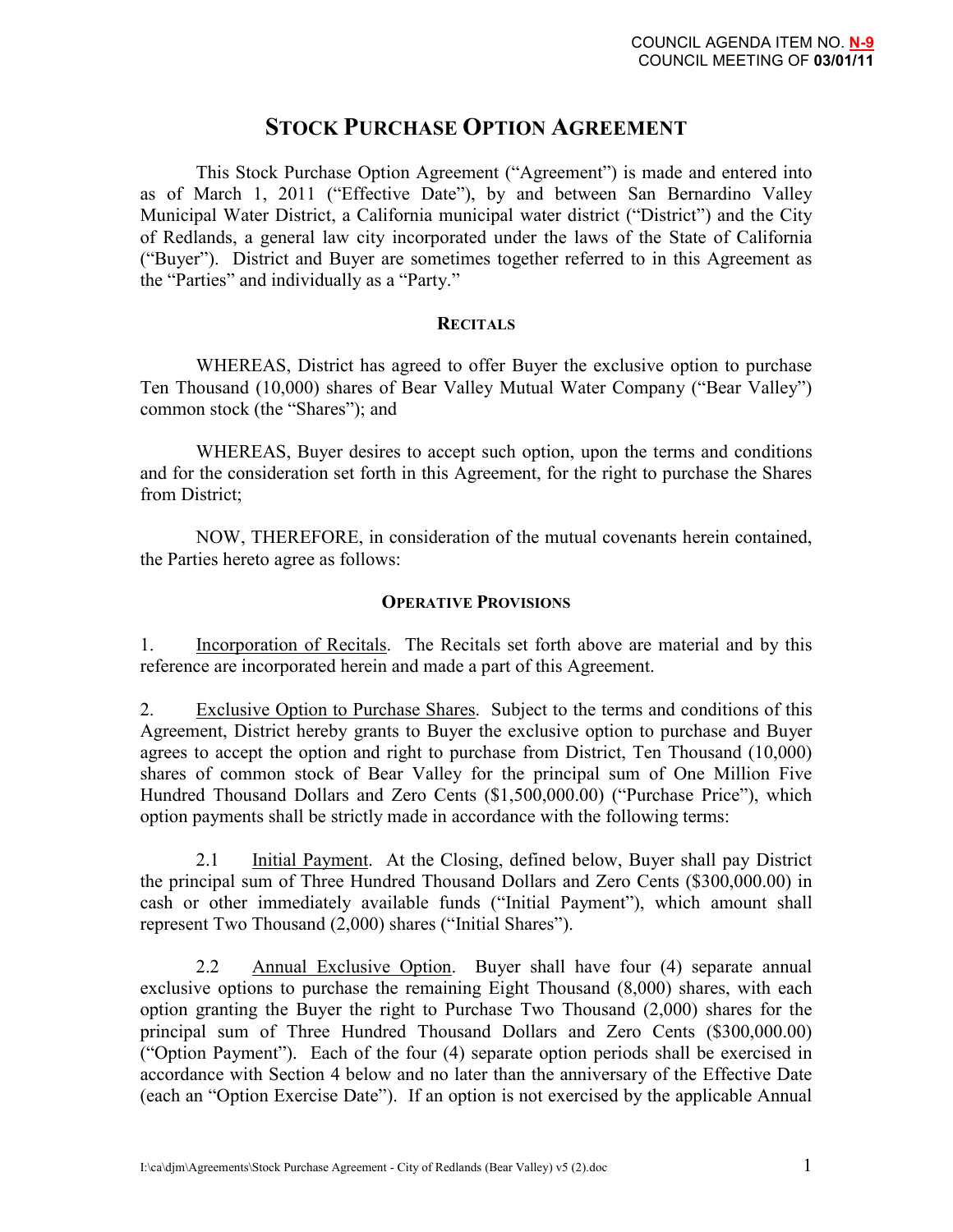Option Date, this Agreement, and all unexercised options shall immediately terminate. Notwithstanding anything in this Agreement to the contrary, Buyer shall have the right to exercise any or all of the annual options prior to the applicable Annual Option Date.

3. Lease of Shares. All Shares that have yet to be purchased in accordance with Section 2 above (collectively referred to "Option Shares" or "non-purchased Shares"), shall be leased to Buyer in accordance with the terms and conditions of a Share Lease Agreement, in the form attached hereto as Exhibit "A," and by this reference incorporated herein ("Share Lease"). The terms of this Agreement and the Share Lease shall operate concurrently, and any breach under one agreement shall represent a breach under the other.

# 4. Exercise of Option; Delivery.

(a) The purchase and sale of the Initial Shares shall take place at the offices of Bear Valley, located at 101 East Olive Avenue, Redlands, California, at 10:00 a.m., PST on March 10, 2011, or at such other time and place as District and Buyer mutually agree upon, orally or in writing (which time and place are designated as the "Closing").

(b) At the Closing, Buyer shall deliver to District the originally executed counterpart signature to the Share Lease.

(c) On or immediately prior to the Closing, District shall deliver to Bear Valley an originally executed Stock Assignment in the form attached hereto as Exhibit "B," and by this reference incorporated herein, relinguishing all right, title and interest in and to the Initial Shares to be purchased pursuant to the Initial Payment, described in Section 2.1 above.

(d) At the Closing, District shall deliver to Bear Valley original Stock Certificate No. 1121 representing Twenty-One Thousand One Hundred Eighty (21,180) shares for cancellation and issuance of a new stock certificate to Buyer, which new certificate shall represent the Initial Shares. Bear Valley shall also issue a new stock certificate to District, representing the remaining balance of the non-purchased Shares (Option Shares). The Stock Assignment and Stock Certificate No. 1121 shall be held by Bear Valley in a temporary escrow account until confirmation is received that District has received the Initial Payment.

(e) If the Buyer elects to exercise one or all of the annual options discussed in Section 2.2 above, Buyer shall provide District with written notice of such election no less than thirty (30) days before the respective Option Exercise Date. Upon receipt of the election notice, District shall deliver to Bear Valley that certain original stock certificate representing the non-purchased Shares, which certificate shall be cancelled and a new stock certificate shall be issued to Buyer, which new certificate shall represent the number of shares purchased by the respective Annual Option Payment. District shall also deliver to Bear Valley an originally executed Stock Assignment relinquishing all right, title and interest in and to that number of Shares to be purchased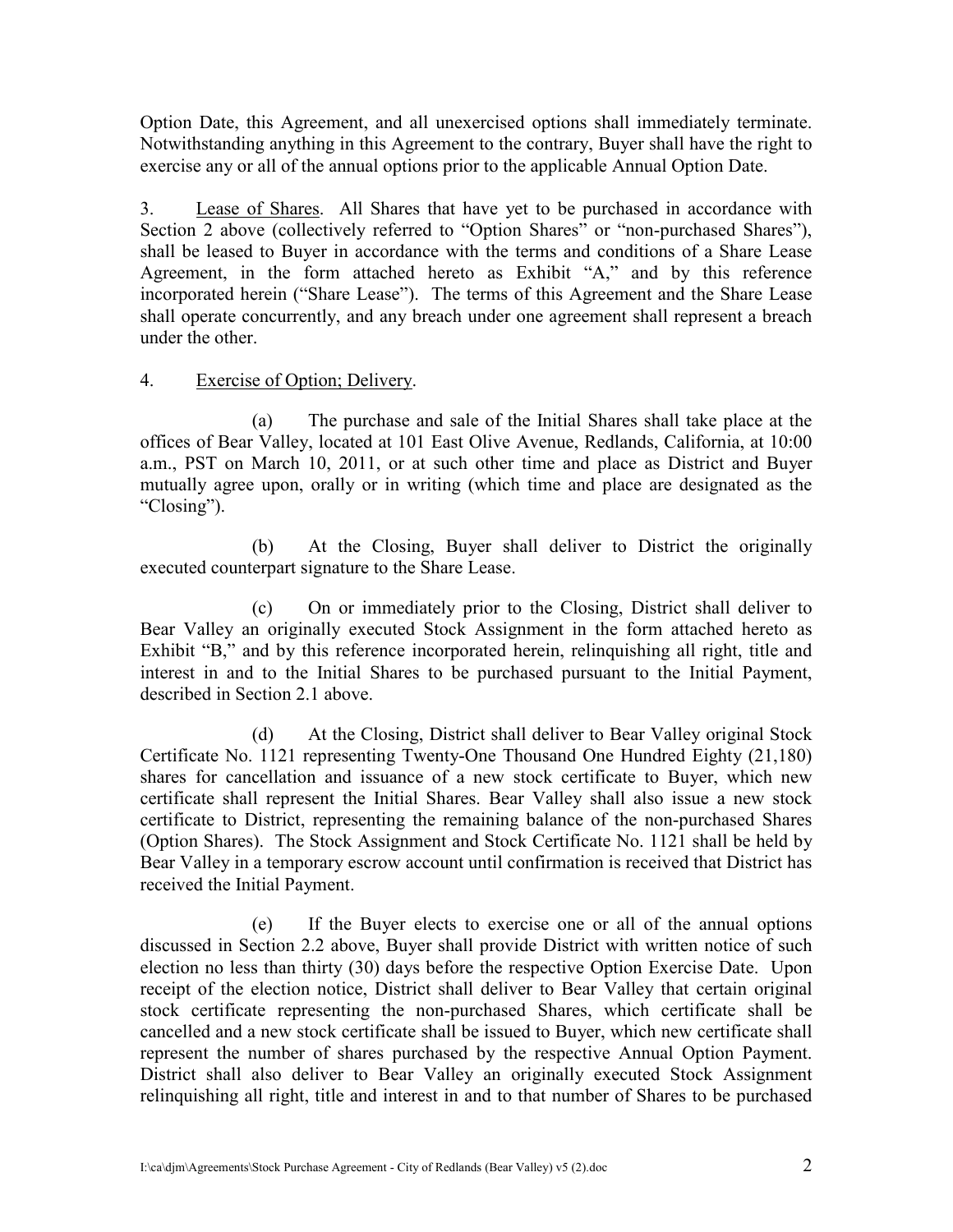by the Annual Option Payment. Bear Valley shall also issue a new stock certificate to District, representing the remaining balance of non-purchased Shares. The Stock Assignment and stock certificate shall be held by Bear Valley in a temporary escrow account until confirmation is received that District has received the Annual Option Payment. The procedure contemplated by this Section 4(e) shall be repeated for each remaining annual option, or prepayment, as the case may be, until all non-purchased Shares have been purchased by Buyer, in accordance with this Agreement.

5. Default in Payment. In the event Buyer fails to remit the Initial Payment or any Annual Option Payment by the respective due dates, and such failure to pay has not been cured within ten (10) business days of receipt of District's written notice to Buyer of such failure, then this Agreement and the option shall automatically terminate and the Parties shall have no further obligations hereunder, except for Buyer's and District's indemnification obligations contained in Sections 9 and 10, which shall survive. Buyer further acknowledges that in the event of default pursuant to this Section 5, Buyer shall have no further right, claim or interest of any kind or nature in or to the Option Shares and District shall have the right to sell, transfer or lease the Option Shares to any other person or entity District desires.

6. Representations, Warranties and Covenants of District. District hereby represents, warrants and covenants to Buyer that:

 (a) Authorization. This Agreement, when executed and delivered by District, shall constitute a valid and legally binding obligation of District, enforceable against District in accordance with its terms. The Shares are free and clear of all encumbrances, liens and pledges and District has the right to sell the Shares in accordance with the terms of this Agreement.

 (b) Valid Issuance of Securities. The Shares, when sold and delivered in accordance with the terms of this Agreement, will be fully paid and nonassessable and free of restrictions on transfer other than restrictions on transfer under applicable state and federal securities laws.

 (c) Organization and Standing of the District. The District is a municipal water district legally organized, validly existing and in good standing under the laws of the State of California and has all necessary power and authority to carry on its business as now conducted.

(d) Approvals and Consents; Authority. District has: (i) provided and made this Agreement, including all Exhibits hereto, available for review by all appropriate and necessary regulatory, administrative and legal authorities responsible for management and oversight of District; (ii) obtained all necessary or appropriate consents and approvals from such authorities, including without limitation obtaining the required vote from District's Board of Directors, approval from District's General Manager, and approval from District's legal counsel; and (iii) by signing this Agreement, the individual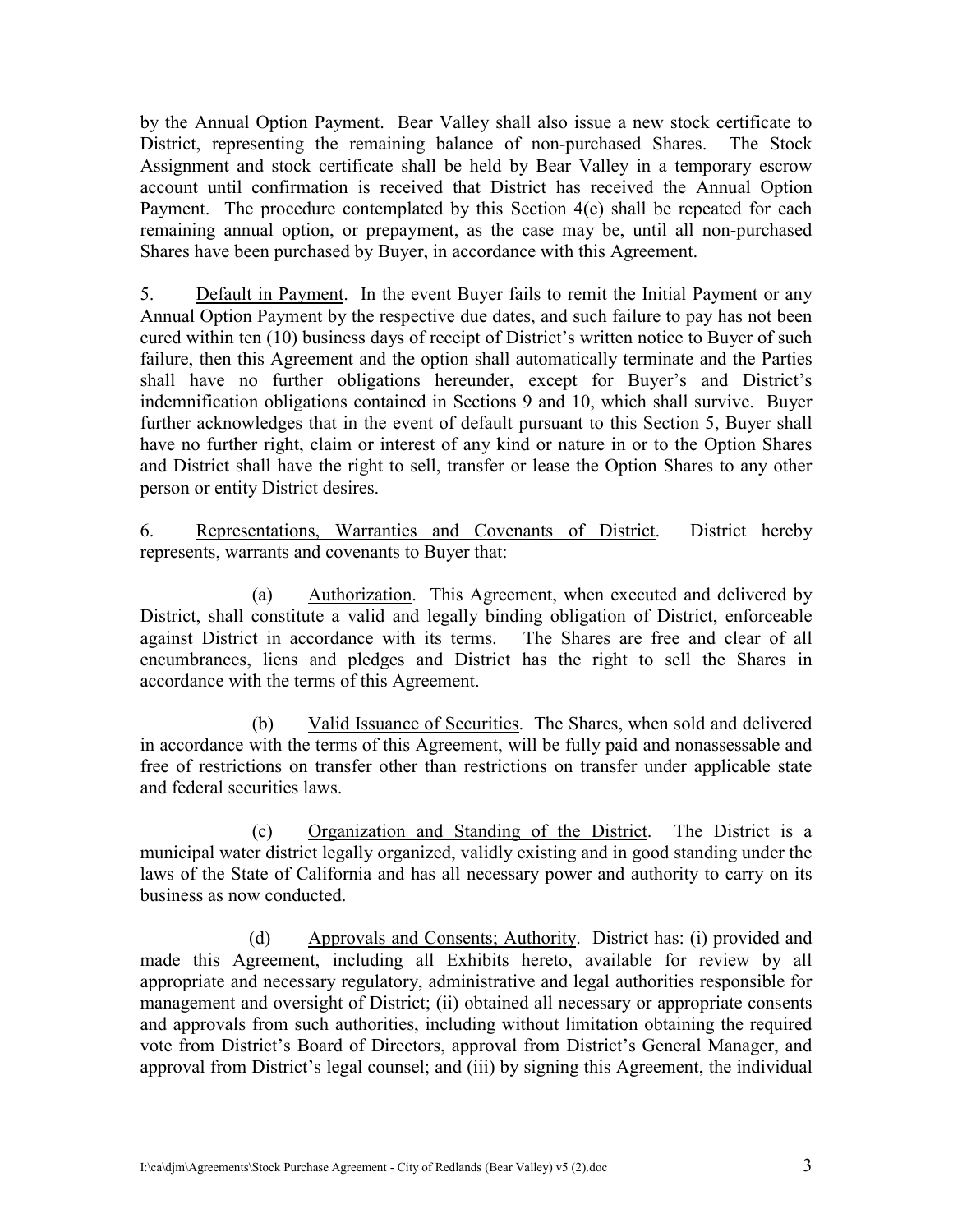signing on behalf of District has all requisite power and authority to bind, obligate or otherwise commit the Buyer to the terms, conditions and obligations contained herein.

7. Representations and Warranties of Buyer. Buyer hereby represents and warrants to District that:

 (a) Approvals and Consents; Authority. Buyer has: (i) provided and made this Agreement, including all Exhibits hereto, available for review by all appropriate and necessary regulatory, administrative and legal authorities responsible for management and oversight of Buyer; (ii) obtained all necessary or appropriate consents and approvals from such authorities, including without limitation obtaining the required vote from the Redlands City Council, approval from the City Manager, and approval from the City Attorney; and (iii) by signing this Agreement, the individual signing on behalf of the Buyer has all requisite power and authority to bind, obligate or otherwise commit the Buyer to the terms, conditions and obligations contained herein.

 (b) Purchase Entirely for Own Account. This Agreement is made with Buyer in reliance upon Buyer's representation to District that the Shares to be acquired by Buyer will be acquired for investment for Buyer's own account, not as a nominee or agent, and not with a view to the resale or distribution of any part thereof, and that Buyer has no present intention of selling, granting any participation in, or otherwise distributing the same. By executing this Agreement, Buyer further represents that Buyer does not presently have any contract, undertaking, agreement or arrangement with any person to sell, transfer or grant participations to such person or to any third person, with respect to any of the Shares. Buyer represents that it has full power and authority to enter into this Agreement.

 (c) Restricted Securities. Buyer understands that the Shares have not been, and will not be, registered under the Securities Act of 1933 ("Securities Act") or state securities laws, by reason of a specific exemption from the registration provisions of the Securities Act and the California Corporations Code which depends upon, among other things, the bona fide nature of the investment intent and the accuracy of Buyer's representations as expressed herein. Buyer understands that the Shares are characterized as "restricted securities" under the federal and state securities laws inasmuch as they are being acquired from District in a transaction not involving a public offering and that under such laws and applicable regulations, such Shares may be resold without registration under the Securities Act and the California Corporations Code only in certain limited circumstances.

# (d) Investment Representation.

 (i) Buyer has acquired sufficient information about Bear Valley to reach a knowledgeable and informed decision to acquire the Shares.

 (ii) Buyer has consulted with such professional advisors, if any, as Buyer has seen fit in connection with this investment.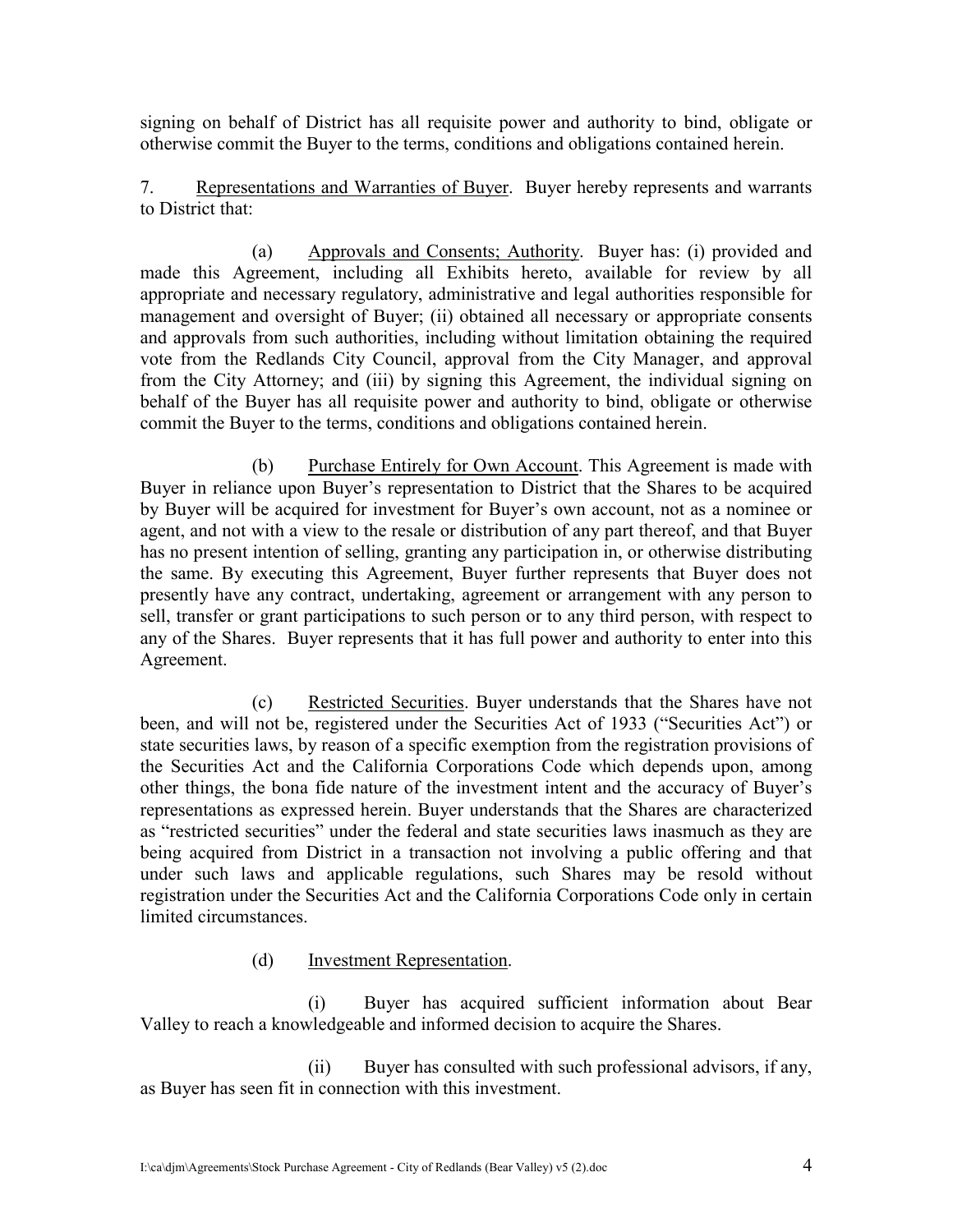(iii) Buyer, and Buyer's advisors, if any, has such knowledge and experience in financial and business matters that Buyer is capable of evaluating the merits and risks of an investment in the Shares.

 (iv) Buyer understands that an investment in the Shares is speculative, that any possible profits therefrom are uncertain, and that Buyer must bear the economic risks of the investment in the Shares for an indefinite period of time. Buyer is able to bear these economic risks and to hold the Shares for an indefinite period.

 (v) Buyer and Buyer's advisors, if any, have received all information and data with respect to Bear Valley that Buyer or Buyer's advisors have requested and have deemed relevant in connection with an evaluation of the merits and risks of this investment in Bear Valley, and do not desire any further information or data with respect to Bear Valley that Buyer or Buyer's advisors have requested and have deemed relevant in connection with an evaluation of the merits and risks of this investment or data with respect to Bear Valley prior to the purchase of the Shares.

(vi) Buyer's principal place of business is in California.

 (e) Tax Advice. Buyer acknowledges that Buyer has not relied and will not rely upon District with respect to any tax consequences related to the ownership, purchase, or disposition of the Shares. Buyer assumes full responsibility for all such consequences and for the preparation and filing of all tax returns and elections which may or must be filed in connection with the Shares.

8. Survival. The warranties, representations, and covenants of each of the Parties to this Agreement, Buyer and District, shall survive the consummation of the purchase and sale of the Shares herein described.

9. Indemnification by District. District shall indemnify, defend, and hold harmless Buyer against and in respect of any and all claims, demands, losses, costs, expenses, obligations, liabilities, damages, recoveries, and deficiencies, including interest, penalties, and reasonable attorney's fees, that Buyer shall incur or suffer, which arise, result or relate to any breach of, or failure of District to perform any of its representations, warranties, covenants, or agreements in this Agreement or in any schedule, certificate, exhibit, or other instrument furnished or to be furnished by District under this Agreement.

10. Indemnification by Buyer. Buyer shall indemnify, defend, and hold harmless District against and in respect of any and all claims, demands, losses, costs, expenses, obligations, liabilities, damages, recoveries, and deficiencies, including interest, penalties, and reasonable attorney's fees, that District shall incur or suffer, which arise, result or relate to any breach of, or failure of Buyer to perform any of his representations, warranties, covenants, or agreements in this Agreement or in any schedule, certificate, exhibit, or other instrument furnished or to be furnished by Buyer under this Agreement.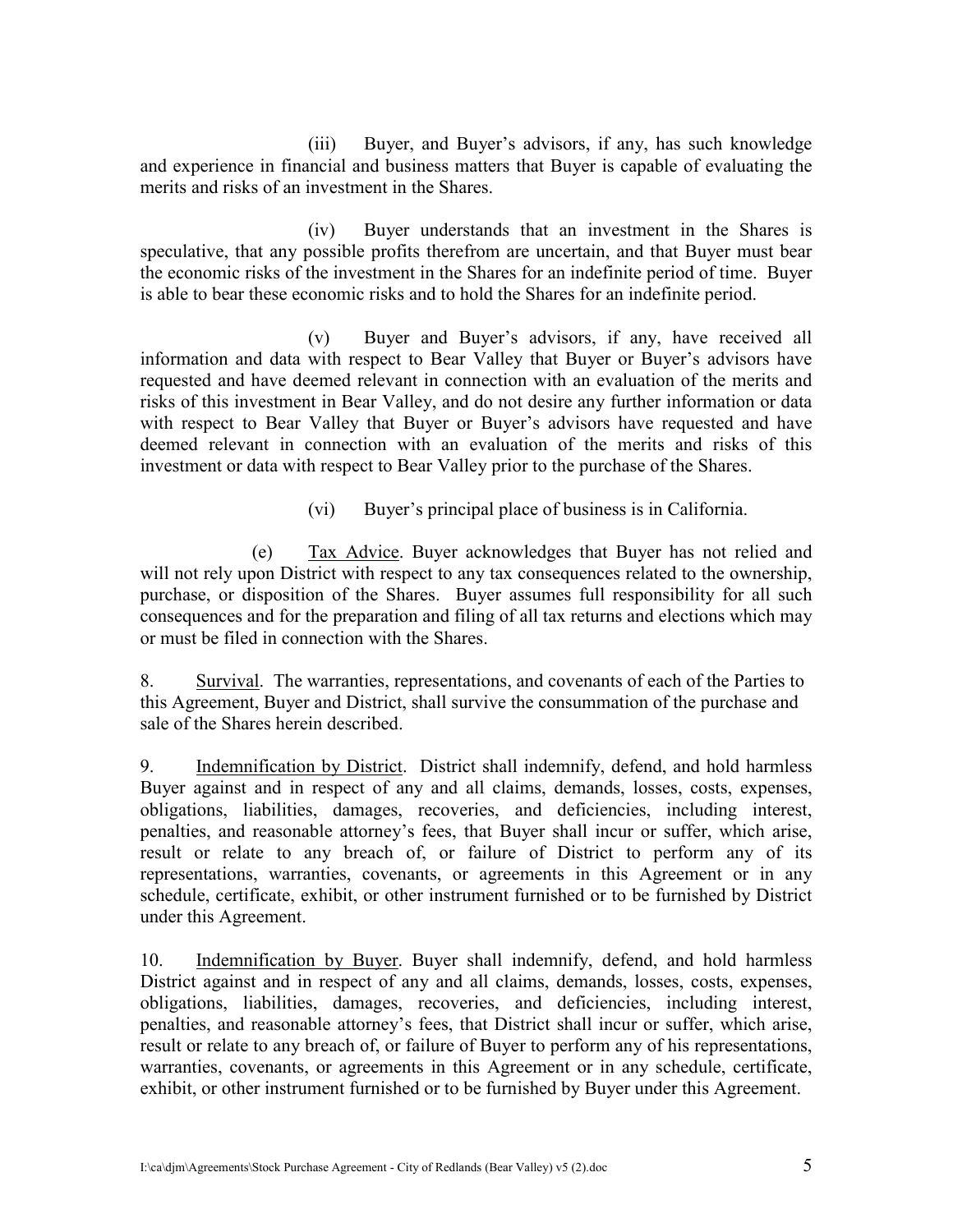# 11. Miscellaneous Provisions.

(a) Nonassignability. Neither this Agreement, nor any interest herein, shall be assignable by the Buyer without the prior written consent of the District.

(b) Notices. All notices and other communications required or permitted to be given hereunder shall be in writing and shall be sent by First Class mail, postage prepaid, deposited in the United States mail in California, and if intended for either Party shall be addressed to the address provided below each Party's name on the signature page of this Agreement. Any Party, by written notice to the other Party, may change the address for notices to be delivered.

(c) Inurement. Subject to the restrictions against assignment set forth above, this Agreement shall inure to the benefit of, and shall be binding upon, the assigns, successors in interest, personal representatives, estates, heirs, and legatees of each of the Parties.

(d) Severability. If any provision of this Agreement is held by a court of competent jurisdiction to be invalid, void or unenforceable, the remaining provisions of this Agreement shall continue in full force and effect without being impaired or invalidated in any way and shall be construed in accordance with the purposes and intent of this Agreement.

(e) Entire Agreement. This Agreement contains the entire agreement of the Parties, and supersedes any prior written or oral agreements between them concerning the subject matter contained herein. There are no representations, agreements, arrangements, or understandings, oral or written, between and among the Parties, relating to the subject matter contained in this Agreement, which are not fully expressed herein.

(f) Counterparts. This Agreement may be executed in one or more counterparts, each of which shall be an original, but all of which together shall be deemed to be one and the same instrument.

(g) Governing Law. All questions with respect to the construction of this Agreement, and the rights and liabilities of the Parties hereto, shall be governed by the laws of the State of California.

(h) Attorneys' Fees. If any legal action or proceeding is brought for the enforcement of this Agreement, or because of an alleged dispute, breach, default, or misrepresentation in connection with any of the provisions of this Agreement, the successful or prevailing Party in such action or proceeding shall be entitled to recover reasonable attorneys' fees and other costs incurred in that action or proceeding, in addition to any other relief to which such Party may be entitled, including attorneys' fees for a Party's use of in-house counsel.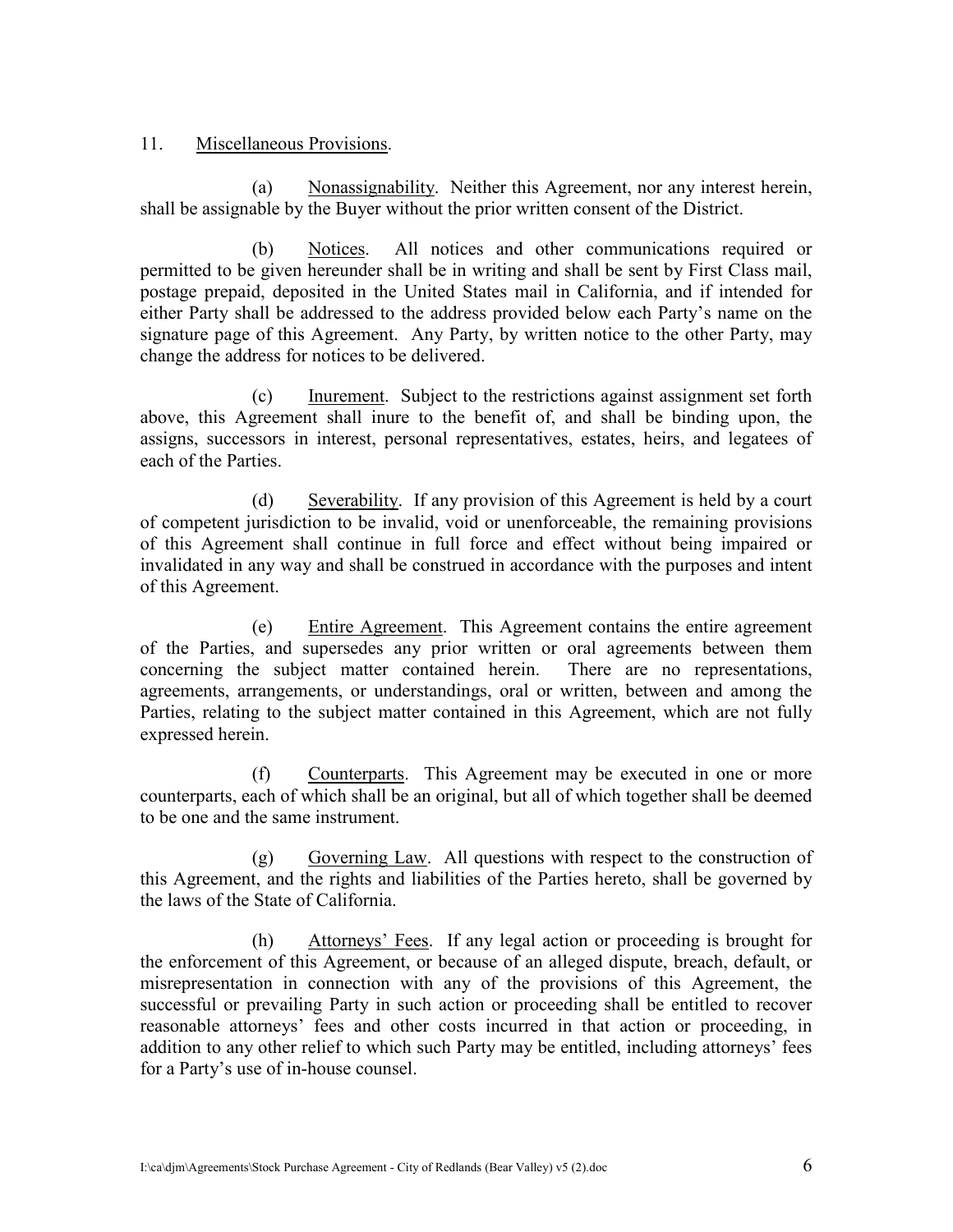**IN WITNESS WHEREOF**, the undersigned have executed this Agreement as of the Effective Date.

#### **DISTRICT**

**SAN BERNARDINO VALLEY MUNICIPAL WATER DISTRICT, A CALIFORNIA MUNICIPAL WATER DISTRICT**

By:

Name:

Its: Address: 380 E. Vanderbilt Way,

San Bernardino, California 92408

# **BUYER**

# **CITY OF REDLANDS**

 By: Name: Pete Aguilar Its: Mayor

> Address: 35 Cajon Street Redlands, California 92373

Attest:

 $\mathrm{By:}\_\_\_\_\_\_\_\_\_\_\_\_$  Name: Sam Irwin, Secretary Its: City Clerk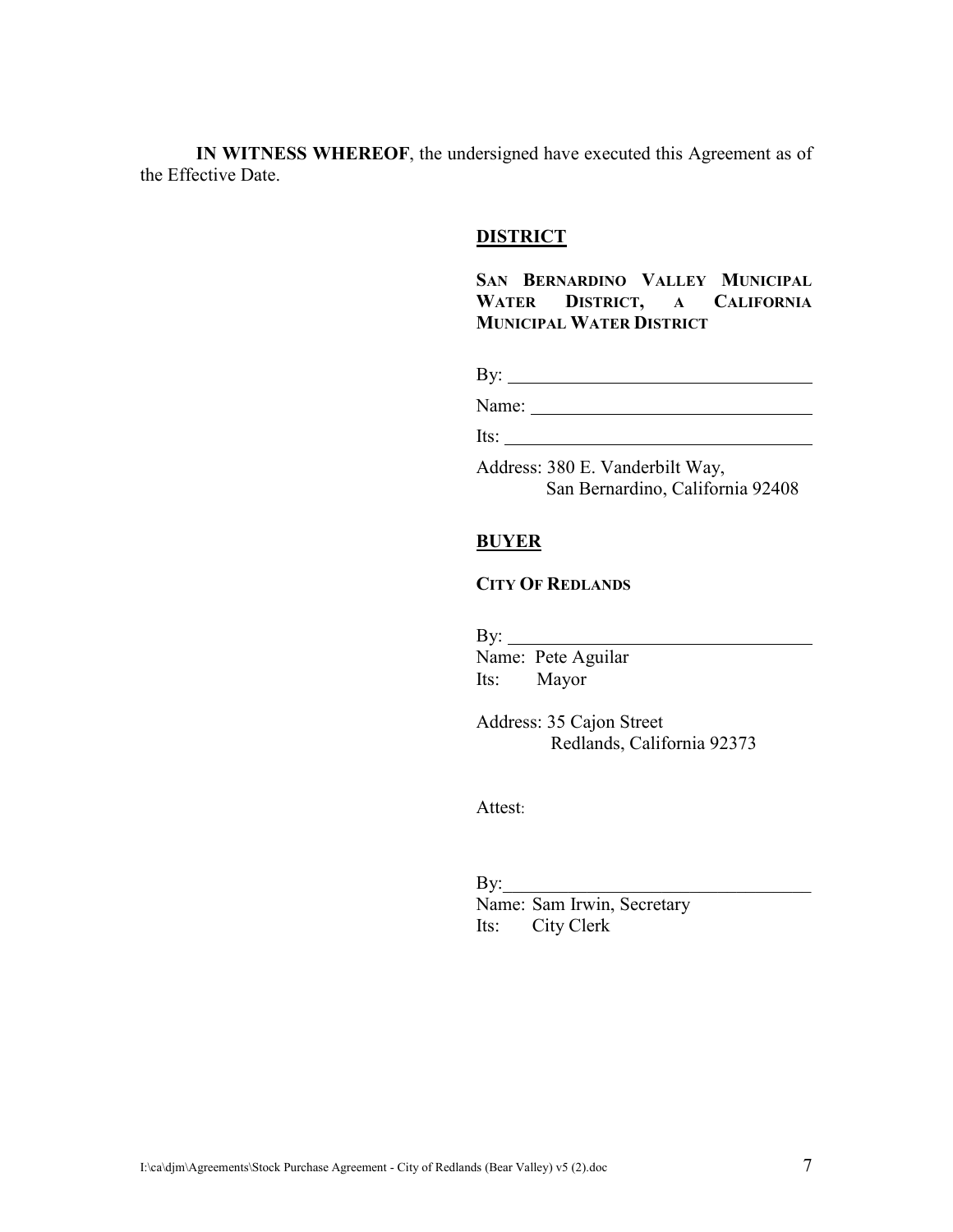# **EXHIBIT "A" SHARES LEASE AGREEMENT**